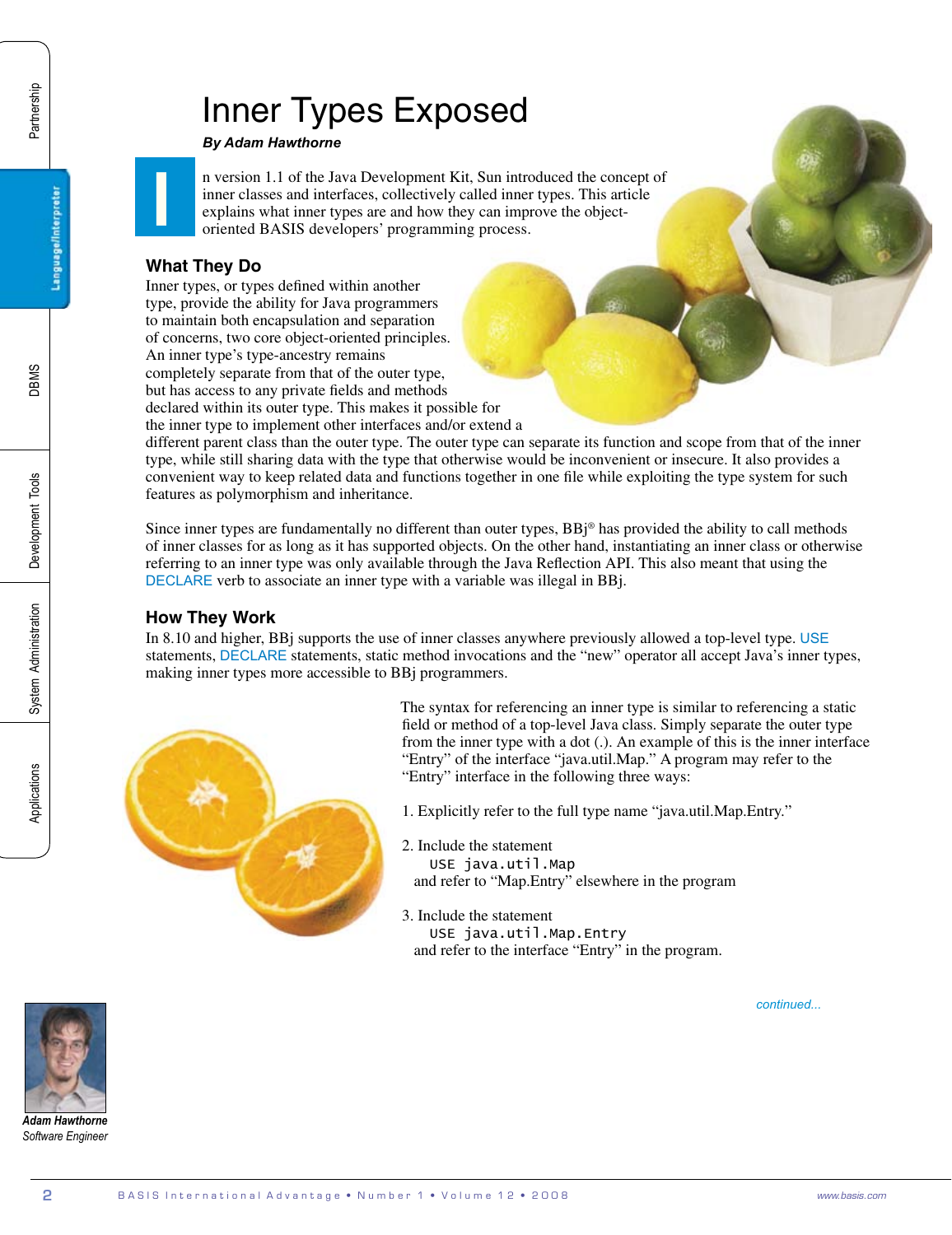Here are two examples of the use of inner classes and the code that produced each one.

### **Example 1**

The code shown in **Figure 1**, illustrates several uses of java.util.Map and its inner type Entry. The Map.entrySet() method returns a java.util. Set containing objects implementing the Map.Entry interface. Iterating over the entire Set of mappings from key to value using only variables associated with a type using the DECLARE verb was not possible. Any program that used the Set returned by Map.entrySet() would not cleanly type check with BASIS' compiler, BBjCpl.

The program InnerClass-1.src, shown in **Figure 1,** may now DECLARE its variables like this:



Hew so two exceptes of the tree fines in the term in the result of the result of the result of the result of the result of the result of the result of the result of the result of the result of the results. The results is

**Figure 1.** InnerClass-1.src showing several uses of java.util.Map

*continued...*